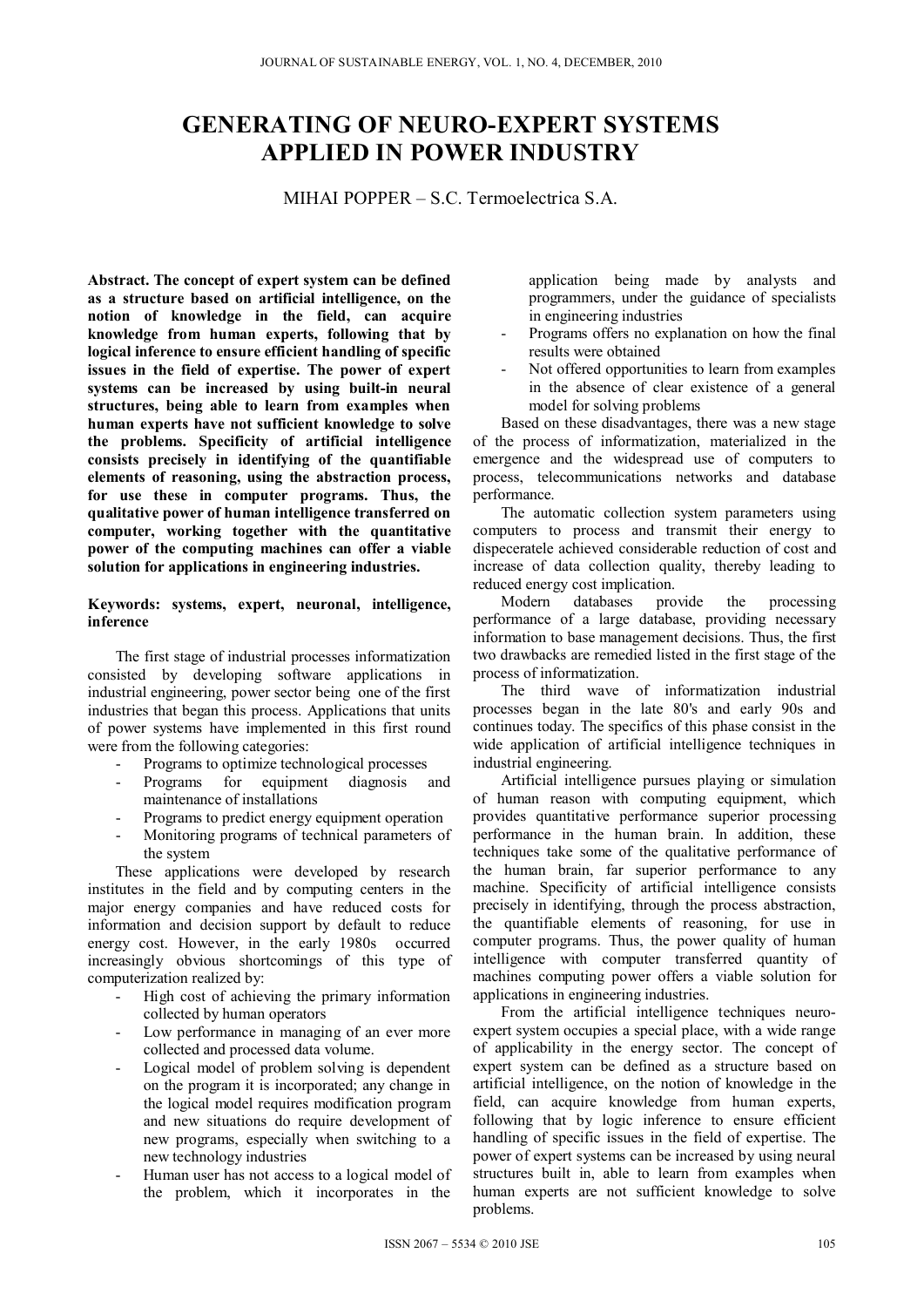In the expert system distinguish these types of reasoning:

- formal reasoning for handling data structures in the purpose of creating new structures based on rules based on inferential rules;
- procedural reasoning, using simulation, enable the formulation of responses to the considered issues;
- abstract reasoning, which is in the process of abstract thinking;
- meta-reasoning based on knowledge processing to obtain new knowledge.

Structure of expert systems foundation is the concept of artificial intelligence that is based on engineering knowledge to solve problems through formal systems. Expert system contains five modules, in addition with knowledge base:

The cognitive module remember knowledge in the knowledge base that it is updated, then search for pieces of knowledge using inferential.

The resolvent module choose control strategy and develops software to solve problems arising, it also check the consistency of steps to resolve the objectives of the matter structure, building control information and reasoning paths traced.

The explanatory module user warrant against the solution obtained for the problem solved by interpreting reasoning ways, analyze the causes which have encouraged or led to failure of execution and highlights the missing pieces of knowledge inferential chain, preventing errors and risks involved in the processing of knowledge.

Communication module connects between system and user using the language of communication and representation of knowledge, making a communication between input and output data, providing data and control devices efectorial.

- Knowledge Base includes concepts for understanding, formulating and solving structural problems factual and procedural knowledge, which may be the true / false and can be deterministic and / or probability. Knowledge Base consists of:
- factual base contains facts form structure of those areas of expertise related to solving the investigated problem, it functions as a working memory by passing communications from the rules for inference mechanism and contains elements of heuristic knowledge on the analyzed. field .
- rules base is the conceptula level of expert system, it is susceptible to periodic adjustments and corrections.

Inference engine comprises a software product that exploits the rules and apply reasoning methodologies premises of the facts in order to elaborate the final conclusions. Inference engine is a reasoning mechanism which has its own knowledge base and, together with the user interface, form a system for obtaining immediate results.

Functional structure inference engine includes:

• a set of specialized algorithms that detect verified rules that can be used;

• selection mechanism of the meta-rules (rules for applying rules) which marked the onset rules lead to expanding the base of facts;

 Inference mechanism can use three modes of reasoning:

- forward chained inference (guided by facts);
- back chained inference (goal directed);
- mixt inference.

 An inference process starts with chained before a lot of initial facts that are loaded in working memory. At each step it is determined a rule whose premises are satisfied with the current contents of memory. It triggers the action associated with that rule, then the process repeats. This process stops if one is made of the following conditions:

- working memory contents satisfying a certain condition;
- does not exist anymore applyable rules;
- amount of effort has been exhausted a default calculation.

An inference process starts with chained back from a goal (a task) that we decomposed in elementary problems. Therefore it is said that this mode of reasoning is directed in the sense of purpose to achieve its finding of facts. Note that this logic is reversed than deductive reasoning. At each step it selects a rule which has in the conclusions at least one of the objectives do. The premises of this rule are added to the targets to be resolved. This process stops if one is made of the following conditions:

- set of objectives becomes empty;
- does not exist anymore applyable rules;
- amount of effort has been exhausted a default calculation.

Mixed inference tries to make compromises between the two basic modes of reasoning. The general principle of this mode of reasoning is this: it sets a goal and determine the deductible facts; shall first apply reasoning with chained back, which will require the user to specify values to facts known but interrogation and then apply the reasoning of chained before to infer what is possible.

An original method of inference is based on logical disjunction, unlike conventional methods based on implication. This method involves the representation of rules in a disjunctive form, corresponding to several implications.

General algorithm for the inference process by disjunction is:

- 1. It is formed the inference matrix, as follows
	- matrix columns correspond to the facts names;
	- matrix rows correspond to the rules and current facts values;
	- for a rule matching row every item is is filled with values: 1 - if that coressponding fact is without the negative, with  $0 - if$  that is accompanied by negative or by x - If there is no appears in rule;
	- for facts corresponding rows every item that is filled with values 0 or 1 as appropriate and the remaining elements are completed with x;
- 2. For every row of the inference matrix:
	- 2.1 it select rows that can be combined, so there only one column for which the elements of the two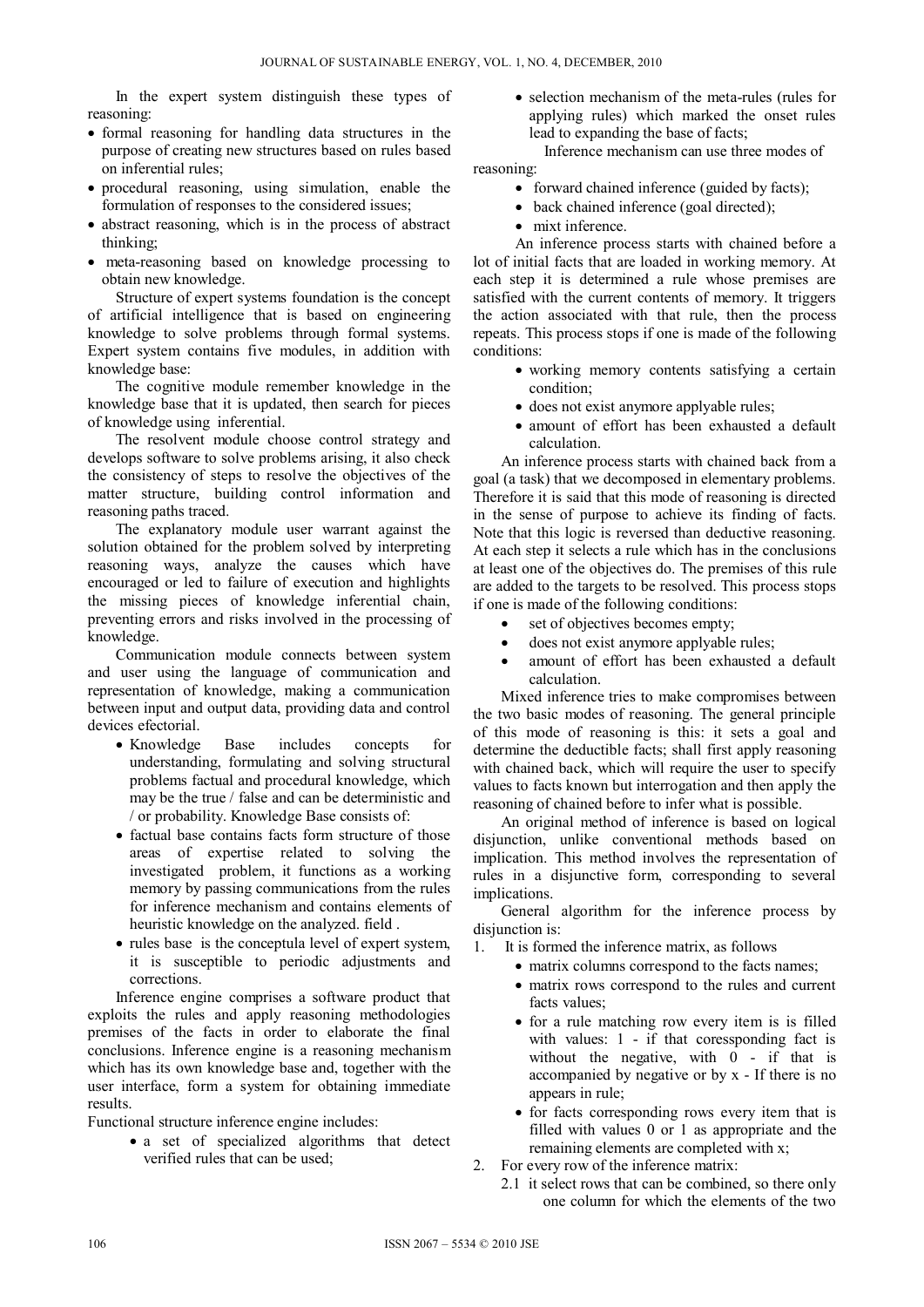lines have opposite values, namely 0 and 1 (we call junction column);

- 2.2 Combination rows is achieved resulting in a new line after:
	- $\bullet$  for junction column the will be x;
	- for the rest of the columns (not in opposition elements) the result will be x-if both parent rows have the value x to that column, 0 or 1 otherwise; the possible combinations are: (0,0)  $\rightarrow 0$ ; (1,1)  $\rightarrow$ 1; (0,x)  $\rightarrow$ 0; (1,x)  $\rightarrow$ 1; (x,x)  $\rightarrow$ x;
	- if all elements of a line are obtained by combining have the value of x, it follows that parent rows contain conflicting information and we stand at a logical nonsense information.
	- obtained "child" row is added in the matrix of inference, after the last existing row so that it can be selected to combine with other rows which follow the "father" row ("father" row is the row of the inference matrix for that algorithm selected it for combining available information and the "mother" row is selected by algorithm for this purpose);
- 2.3. To reduce the time of inference can remove duplicates, are situations in which we want to keep duplicates to the end of the algorithm, because we want to explain all the ways that the information was obtained.
- 3. move to next "father" row of the inference matrix ;
- 4. Algorithm ends after attending full inference matrix or when there is no possible combination

Unlike traditional expert systems, fuzzy systems include two additional software components: fuzzyficator and defuzzyficator.

Fuzzyficator is a program that is converting user input into fuzzy values (between 0 and 1) that describe the input in a form recognized and accepted by the inference engine and also preserves complex way of representing data. After the inference process is done, the output obtained will be processed by defuzzyficator which will convert to the format accepted by human users (natural language), which were placed in the same input data format.

Fuzzy function can be: continuous, the interval [0,1] or discrete event that will return a positive value corresponding subunit in a range of values which fit the function argument, that the information specified by user input human.

Achieving an expert system involves scrolling through the following activities:

- development;
- consulting;
- upgrade.

The development is built on knowledge. Knowing it separates factual or declarative knowledge and procedural rules dominated. This stage is performed by inference engine and other modules of expert system (explanatory resolution, communicative, meta-resolvent, etc.). Interfaces for dialogue with users, tests and sample programs are made complex comprising cogniticiens teams, programmers, engineers and specialists in theory of knowledge and areas of investigation.

 Development of expert system is a structure that does not include the knowledge base. The consultation phase validated expert system is found in user operation. Users consult and obtain answers to questions raised by inferential engine. Inferential power depends on the expert system knowledge representation methods.

 In phase of improvement expert system can specialize in a process of growth parameters for functional structure

An expert system can be created and exploited, either by a specialized program on the field, directed exclusively to it, either by a software product for generating and exploitation of expert systems. These software products enable the development of expert systems to solve problems in different fields, using different knowledge base from case to case, but their operation is provided by the same inference engine.

Expert systems generators working on at least two levels: application and scenario.

The application is the top level that defines the concept to general knowledge about an area of expertise: the classification of facts and rules that reglemented the field. In the application, the facts are defined, without receiving specific values. An application may include one or more scenarios, each of which is a concrete problem to solve in the field of expertise managed by the application.

The scenario is the lower level, which defined specific values of the known facts in a particular situation again. In the scenario can work with the particulars and general rules, defined at the top level. At this level inference engine is moved to reveal facts unknown values, and if this is not entirely possible, expert systems provide possible or probable variant.

For applications with a rich set of facts, which allowed a variety of possible scenarios, you can define classes of scenarios. They represent a level intemediar between application and scenario. A class of scenarios defines specific values of certain facts which are then transmitted to all scenarios in class. These classes can derive a scenario of the other, the heritage values of the facts, and at the elementary level of scenario one starts from the values submitted by its class, which add new value to the specific facts of that scenario.

Similarly, we can define classes of applications among which are defined facts and general rules, then transmitted derived applications.

The main advantages of using expert systems are:

- very effectively with complex problems that require a large amount of knowledge, in the absence of an unique algorithm and clear solution;
- using experience and knowledge of human experts;
- can be faster and more efficient than human experts to solve problems of great complexity;
- ensure total independence of your problem solving and reasoning;
- enables solution explaining and show the resoning details of solving the problem;
- treat uncertainty in an explicit manner, that hope especially of human experts, can be inspected and checked;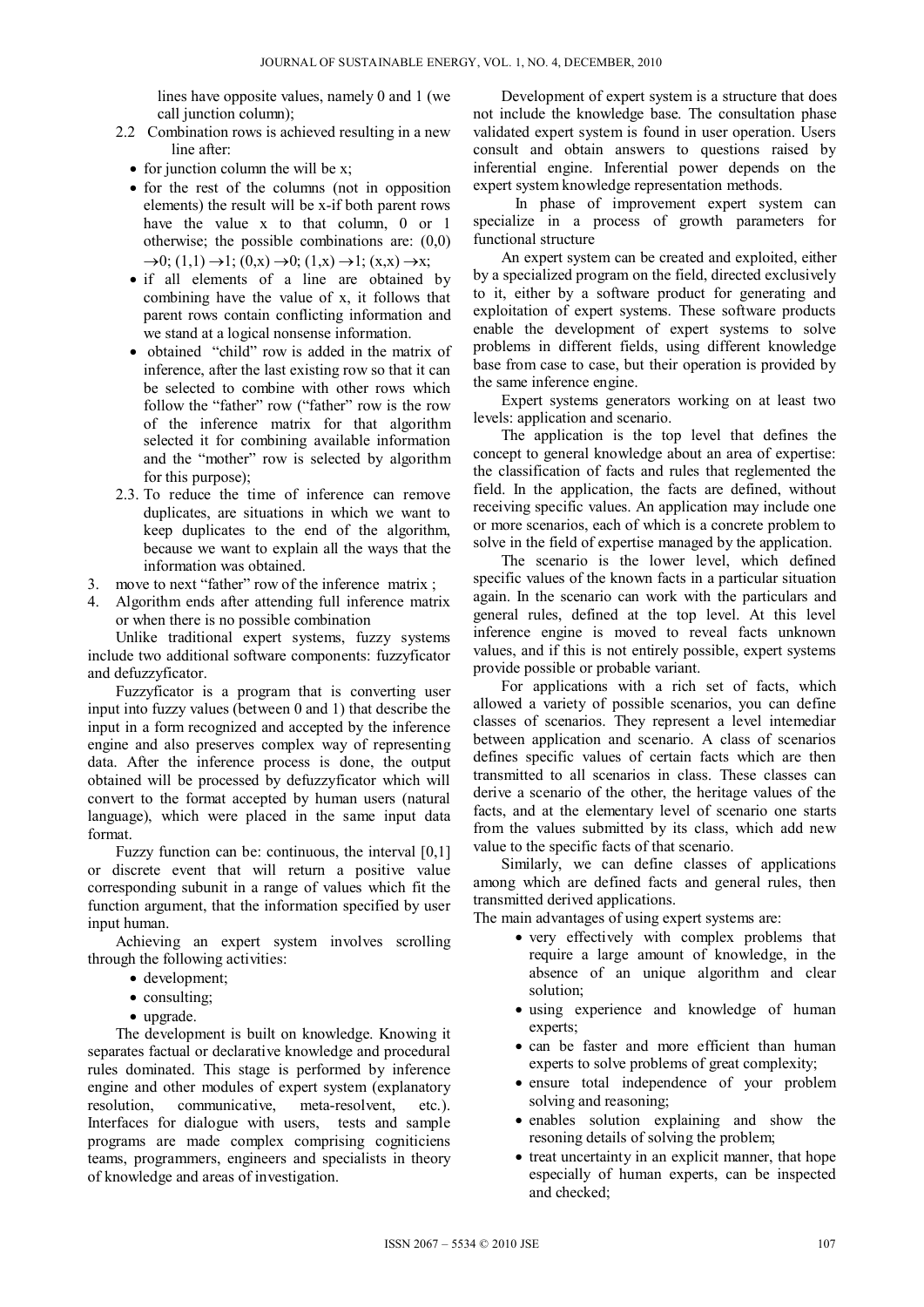- allow easy addition and updating of knowledge;
- offers great flexibility in solving problems by separating the fundamental knowledge in the field of information specific to a problem;
- possesses the capacity for obtaining new knowledge on existing ones;

Thus, were eliminated most inconvenience found in the second wave of industrial informatization, mentioned above. However, in the expert systems manifest limits of which the most important are:

- largely depend on stored knowledge of human expert who express them and update;
- can not act based on intuition or common sense, because they are not represented;
- learning is not automatically, updating of the basic knowledge required human intervention (expert system can only acquire new knowledge on existing ones, but can not learn by analogy, without a theoretical basis);
- nu pot rezolva probleme nedeterministe, din domenii in care cunostintele umane nu sunt suficiente.

To address these shortcomings, expert systems can work with other smart instruments, called neural networks, which mimic to some extent in neuronal structure of the human brain, with opportunities to learn from examples, without a knowledge base page. By combining the two instruments and their methods of reasoning to get a neuro-expert system, which consists of an expert system and neural structure.

 In an artificial neural network, output processing element may be the end result or may become another entry in the manufacturing process. Each input  $x_i$  is associated with a weight (each entry is weighted, that value is multiplied by the value of the  $w_i$  called a share), which is actually stored on own neuron. Weighted inputs are added together. The way the network learns is the repeating re-adjusting of these weightings. Processing elements (neurons) calculates the weighted sum of its inputs being activated only if the amount exceeds a certain threshold, called threshold activation function of the sum of inputs is associated with an artificial neuron

$$
\text{relationship:} \qquad \text{NET} \quad \text{I} = \sum_{i=1}^{N} X_i W_i
$$

where:

 $X_i$  = input

 $W_i$  = inputs associated weight

 Apply the amount obtained an activation function F, resulting in neuron output value respectively:

Output 
$$
y_j = F
$$
 (net j)

 Neuron state is updated regularly by the following mechanism: to determine the potential of neural net j, calculating the weighted sum of inputs Xj, which are outputs of other neurons in the network or information from the input neurons; this potential is compared with a threshold tj, neuron activating it (yj = 1),if net<sub>i</sub>  $\ge t_i$  or become passive (yi = -1) if net<sub>i</sub> < t<sub>i</sub>. This information processing within the neuron corresponds to a step-type transfer functions (heaviside), commonly called activation function. Activation functions can be linear or nonlinear.

 Artificial neural networks support more structures, each one having its own network training algorithm. The training or training artificial neural connections we mean determining weights and activation thresholds in order to stabilize the network by minimizing the deviations between the desired output of the network and the registered owner. A trained neural network can process new input data sets, generating close to the desired outputs.

The types of neural networks, we should focus on a structure that allows learning logic functions by researching the history facts. The skills acquired in this way will be imported in the specific form of an expert system production rules. This structure is called neural tree.

The neural tree is a neural network with two layers (for binary systems) or four layers (for fuzzy systems) to assist the expert system in:

- calculating certainty factors of rules;
- learning new rules (or modifying existing ones). The neural tree structure is:
- a) the input layer meaning the facts
- b) first output layer is expressed by OR logic rules;

Elements of input nodes connected to this layer through a system of weights and thresholds to simulate the logic OR function as:

- if the item appears with negative rule will have a negative weight, if no negation occurs will have a positive weight, and if it not appears, its weight is 0;
- threshold node-negative weighted sum rule added to the smallest positive ratio.
- c) second layer includes a single output node, resulting rule base, rule type nodes it connects to the final node in the logical function AND (all weights are positive and the final node threshold will be the sum of these weights).

In applying a data set, each node of first layer output will return 1 if okay to be respected or 0, otherwise. Final node will return 1 only if all rules were followed.

For fuzzy systems, between input layer and layer of material is also interposed rules defining two additional layers of elements belonging to the intervals corresponding entry in the rule.

The first of these layers will contain nodes that will compare the input value of items with a value parameterized inside the rule. If the input value must be greater than the parameter of the rule, then the share will be 1 and the threshold will receive the parameter value. If on the contrary, the entry must be less than the parameter, then the share will be -1 and the threshold will be less parameter.

The second layer will complete the definition of belonging to the period specified in rule by executing the logical AND function on the previous layer nodes.

Learning algorithm of logical functions using neural tree can be described as:

- 1. It starts from the first example of training and initializes the tree is as follows:
	- constructed input layer nodes corresponding values of the facts;
	- each node will construct a node in layer rules equivalent to the amount of training example.
- 2. For each example of training is done the following: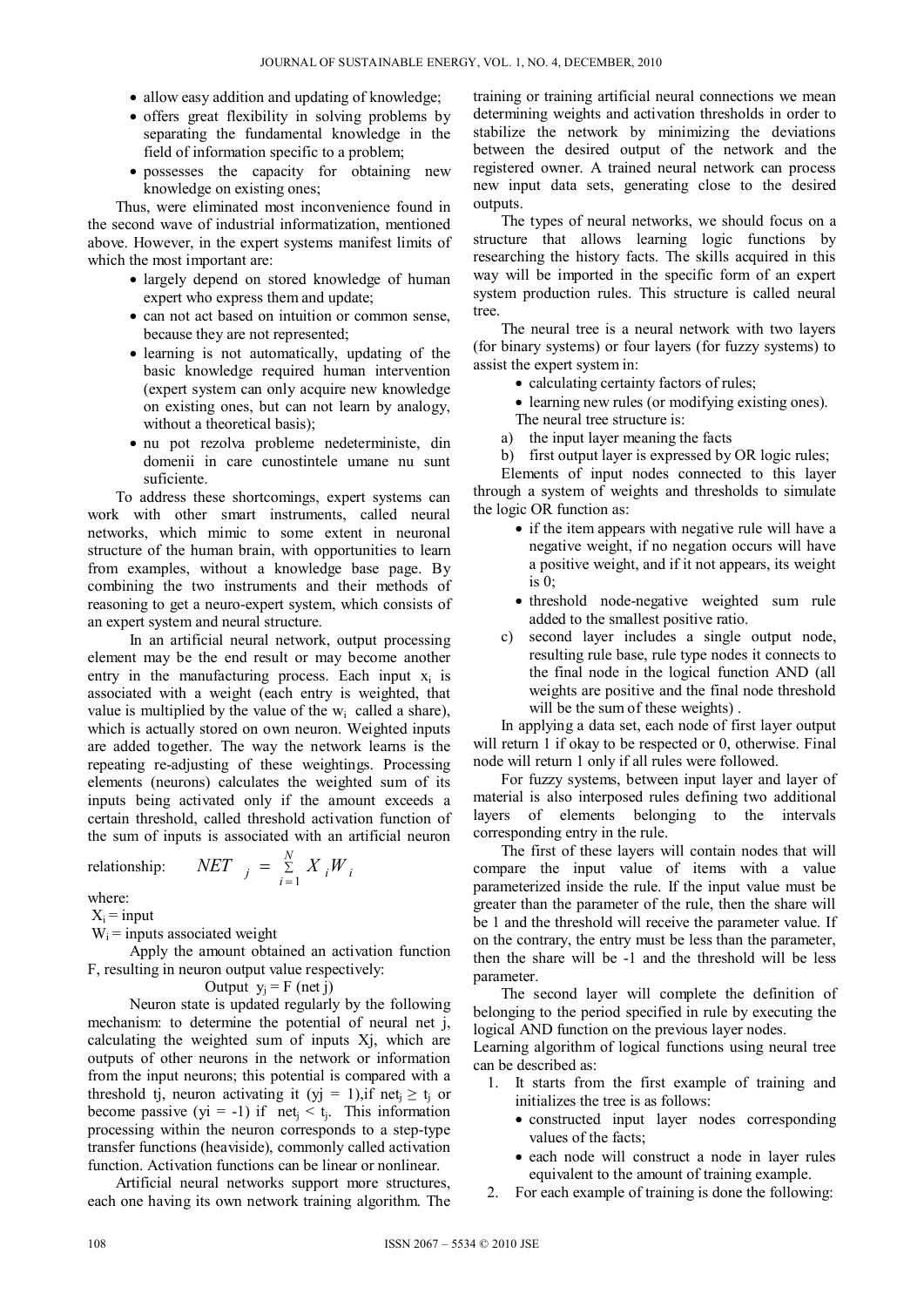- 3. To check each rule to the values of the current example;
- 4. If the value is 1 rule, the rule remains unchanged;
- 5. If the value is 0 and the rule certainty factor calculated is less than required, to switch to strengthening the rule through several versions of completion. The rule strengthens the values of the current example (extending the function or on them) for each item there is an option of completing;
- 6. Old format of the rule is removed (to remove the corresponding node in the layer of rules);
- 7. Check the rules obtained, so that there are no duplicates and does not include each other;
- 8. Pass the next training example.

For quick training of a neural network can use genetic algorithms. Genetic algorithms are the most developed branch of evolutionary algorithms, the stochastic search methods that simulate natural biological evolution. The idea of such intelligent systems is an evolutionary theory based on principles of mutation processes, recombination and reproduction.

Genetic algorithms are used to solve complex problems of nonlinear optimization in a large number of engineering disciplines. Like other artificial intelligence techniques like neural networks and fuzzy systems that are run on computers to solve particular problems. The theory of genetic algorithms is using five types of concepts, namely: gene, chromosome, individual, population and genetic algorithms.

The population is all individuals on which the genetic algorithm acts. The individual is a structure that encodes the parameters that must be done.

In biology, chromosome is the structure that determine individual characteristics of organisms. In theory of genetic algorithms, chromosome is a collection of genes that includes structural information about individuals that form the genetic algorithm population.

A gene contains the information contained in a location of a chromosome. It is in fact the low representation of the parameters of the problem can be solved with genetic algorithms.

The combinations of genetic algorithms and neural networks are divided into two categories: support combinations and collaborative combinations.

In support combinations of these technologies (genetic alghoritms or neural netowork) plays the primary way role of solving the problem, while the other plays a support role, supporting the process of finding solutions or analyzing solution once it has been found. They can be used independently in the same process.

Most researchers have found it natural to use genetic algorithms to assist the neural network than vice versa. There are three ways to assist a neural network by genetic algorithms:

- to select the features or characteristics of a space transformation neural classifier;
- to select learning rules or parameters that control learning in a neural network;
- for analyzing a neural network.

Genetic algorithm is used for training data in two ways: a) characteristics

space transformation

b) selection of subsets of relevant features.

The first method, the method to transform the space characteristics, was applied mainly to the algorithms of the "nearest neighbor", although it applies to other types of neural networks classifiers.

The second direction consists in limiting the crowd characteristics. A lot of features will often improve performance limited type of classifier neural networks and reduce computing effort.

The application of genetic algorithms in neural networks is assisting on feature extraction. This is one of the problems that the bit string representation of the genetic algorithm is very natural-each position indicating that a particular feature is present or not. The main problem is the required time during the calculation for training each network using the specified characteristics of each chromosome.

In collaborative combinations, genetic algorithms and neural network works with to solve the problem. Collaborative studies are divided into the group using a genetic algorithm as a method of learning and the group using genetic algorithm for defining the neural network topology (which in turn uses a local learning method, like back propagation).

Genetic algorithms for learning neural networks involves optimizing neural network weights with a predefined topology. A reliable means of achievement is given to each share of network coding as binary substring. The entire coding binary will be composed of a string concatenated substrings. Therefore, each member of population genetic specify a complete set of weights for neural network..

There are several important arguments that suggest that may be advantageous to apply genetic algorithms in neural network weights optimization problem. It is easy to argue that genetic algorithm has great potential to make a global search on the space weights and thereby elude local minimals.

Genetic learning algorithms cascade correlation algorithm is a novelty in literature that refers to training neural networks using genetic algorithms. Architecture cascade correlation learning by building a proper structure dynamically engage and installation of a neuron at each moment of time until the problem is learned. Two important features of this structure are:

- to train only one layer of weights at any time;
- to train and add a hidden neuron to the network at any time.

A major disadvantage of genetic algorithms seems to be the time scale, meaning they are very slow. Were designed numerous changes to the standard genetic algorithm, precisely in order to improve performance. There are still areas where genetic algorithms can make a decisive contribution to learning neural networks. Particularly, because these algorithms do not need and do not use derivative information, the most appropriate applications are problems in the gradient error is not available or it's getting too expensive.

In conclusion we can say that the neuro-expert system is a highly complex structure whose power intelligence is determined by combining the two models of intelligence:

• ability to learn from examples, based on which